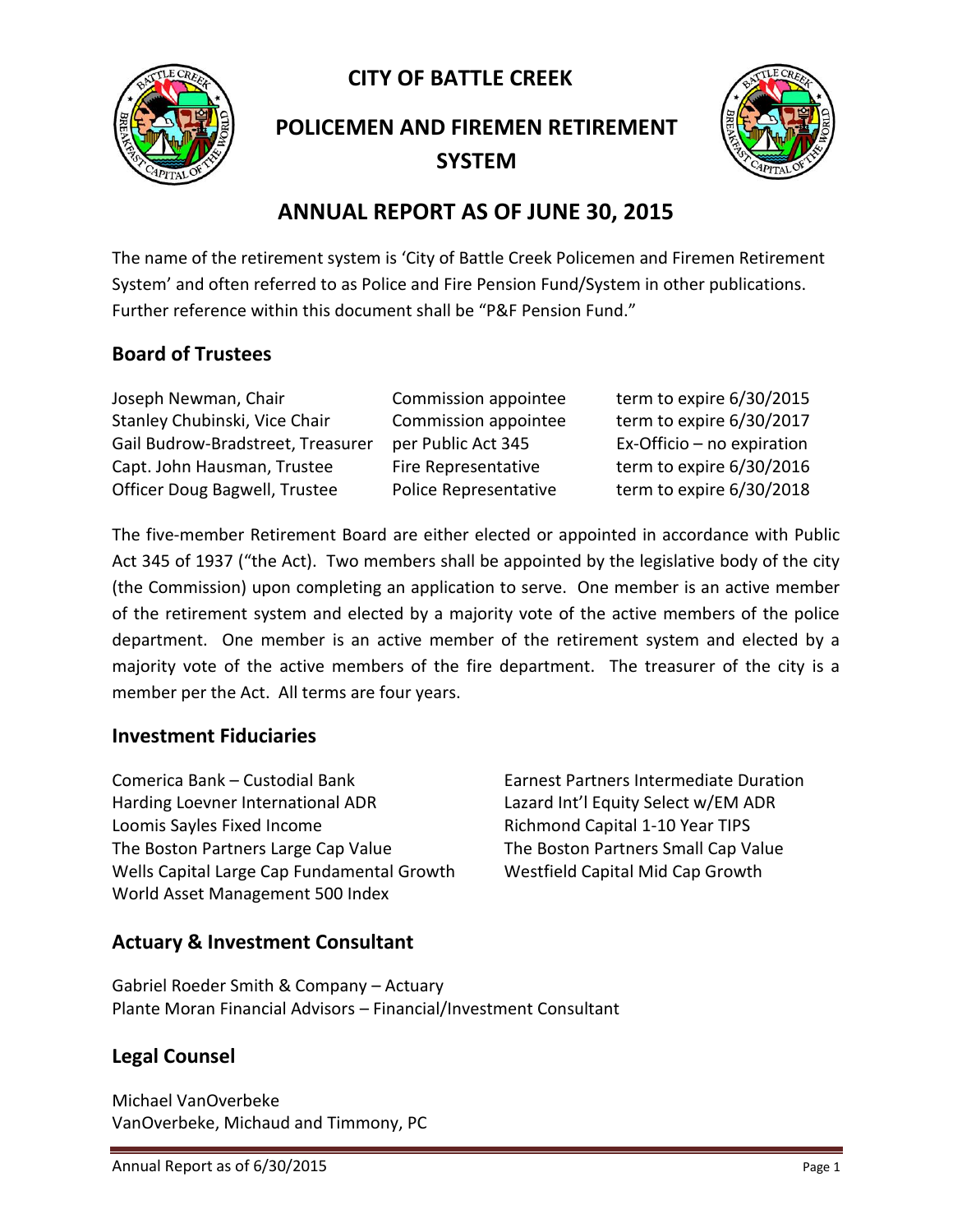# **COMPARATIVE SUMMARY RESULTS of the June 30, 2013, June 30, 2014 and June 30, 2015 Actuarial Valuation Reports**

The objective of the P&F Pension Fund is to establish and receive contributions, expressed as percents of active member payroll, which will remain approximately level from year-to-year and will not have to be increased for future generations of citizens. This objective meets the requirements of Act No. 345 of the Public Acts of 1937, as amended, and the Michigan constitution.

To determine an appropriate Employer contribution level for the ensuing year and to gauge how the P&F Pension Fund's funding is meeting this fundamental objective, an independent firm of actuaries, Gabriel Roeder Smith & Company, conducts annual actuarial valuations.

These valuations are based on the P&F Pension Fund's past experience, information about current members, financial markets and assumptions concerning the future demographic and economic activity. The results of the June 30, 2013 valuation and June 30, 2014 valuation, based on the established funding objective, are summarized below:

| <b>Contributions to Provide Benefits</b> | June 30, 2015 | June 30, 2014 | June 30, 2013 |
|------------------------------------------|---------------|---------------|---------------|
| Normal Cost: Total                       | 26.29%        | 26.29%        | 26.36%        |
| Amortization Payment - Initial Unfunded  | 10.73%        | 10.73%        | 12.54%        |
| <b>Total Contribution Requirement</b>    | 37.02%        | 37.02%        | 38.90%        |
| Member Contribution - Average            | 7.81%         | 7.81%         | 7.80%         |
| <b>Computed Employer Rate</b>            | 29.21%        | 29.21%        | 31.10%        |

### **Employer Contribution Rates As a Percentage of Active Member Payroll**

## **Funded Status**

|                                    | June 30, 2015 | June 30, 2014 | June 30, 2013 |  |
|------------------------------------|---------------|---------------|---------------|--|
| <b>Actuarial Accrued Liability</b> | \$160,093,000 | \$154,038,000 | \$149,004,999 |  |
| <b>Actuarial Value of Assets</b>   | \$131,758,000 | \$125,527,000 | \$117,879,023 |  |
| <b>Funded Ratio</b>                | 82.3%         | 81.5%         | 79.1%         |  |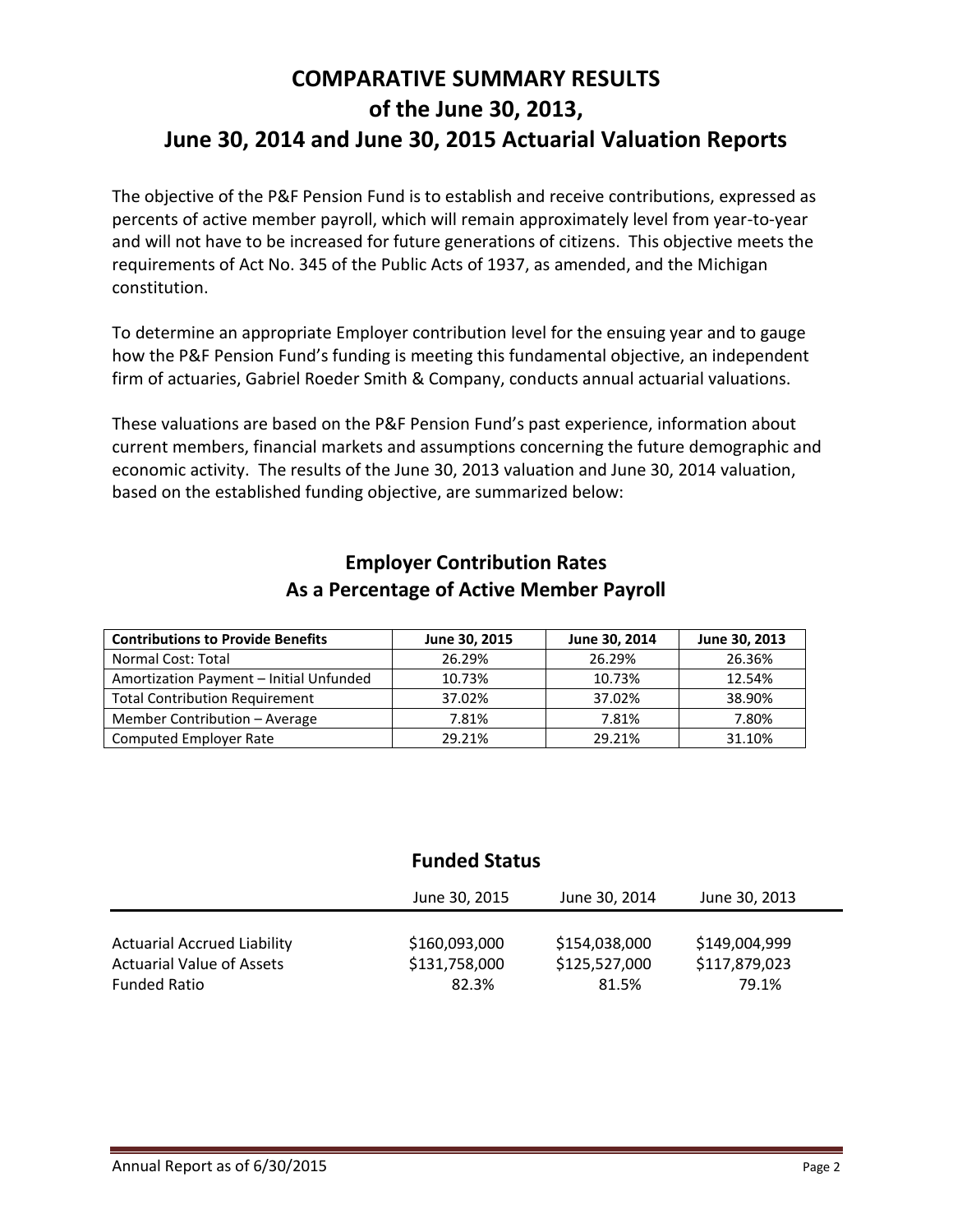# **INVESTMENT PERFORMANCE**

#### **Plante Moran Financial Advisors PORTFOLIO ACTIVITY REPORT**

# **City of Battle Creek Police and Fire Retirement System**

### **Performance Account(s)**

|                                                 | 12/31/2014<br>To<br>12/31/2015 | 12/31/2012<br>To<br>12/31/2015 | 12/31/2010<br>To<br>12/31/2015 |
|-------------------------------------------------|--------------------------------|--------------------------------|--------------------------------|
| Beginning Portfolio Value with Accrued Interest | 133,419,163                    | 117,223,511                    | 112,185,668                    |
| Net Contributions/Withdrawals                   | $-4,464,502$                   | $-13,138,996$                  | $-20,049,798$                  |
| <b>Realized Gains</b>                           | $-518,959$                     | 7,225,547                      | 11,179,269                     |
| <b>Unrealized Gains</b>                         | $-1,199,168$                   | 11,655,814                     | 15,453,431                     |
| <b>Interest and Dividends</b>                   | 2,718,953                      | 8,014,142                      | 13,466,256                     |
| <b>Management Fees</b>                          | $-479,135$                     | $-1,514,939$                   | $-2,674,890$                   |
| Portfolio Fees                                  | $-31,383$                      | $-136,721$                     | $-232,569$                     |
| Portfolio Value with Accrued Interest           | 129,444,870                    | 129,444,870                    | 129,444,870                    |
|                                                 |                                |                                |                                |
| <b>Total Fees</b>                               | $-510,518$                     | $-1,651,660$                   | $-2,907,459$                   |
| <b>Total Gain After Fees</b>                    | 490,307                        | 25,243,843                     | 37,191,497                     |
| Time Weighted Return                            | 0.37%                          | 22.23%                         | 35.72%                         |
| Annualized Return                               | 0.37%                          | 6.92%                          | 6.30%                          |
| <b>Evaluation Benchmark</b>                     | $-0.04%$                       | 21.38%                         | 37.70%                         |
| Annualized Benchmark                            | $-0.04%$                       | 6.67%                          | 6.60%                          |
| <b>Cumulative Market Indices</b>                |                                |                                |                                |
| Barclays Capital U.S. Aggregate Bond Index      | 0.55%                          | 4.39%                          | 17.32%                         |
| S&P 500 Index                                   | 1.38%                          | 52.59%                         | 80.75%                         |
| MSCI EAFE (USD) Index                           | $-0.81%$                       | 15.81%                         | 19.37%                         |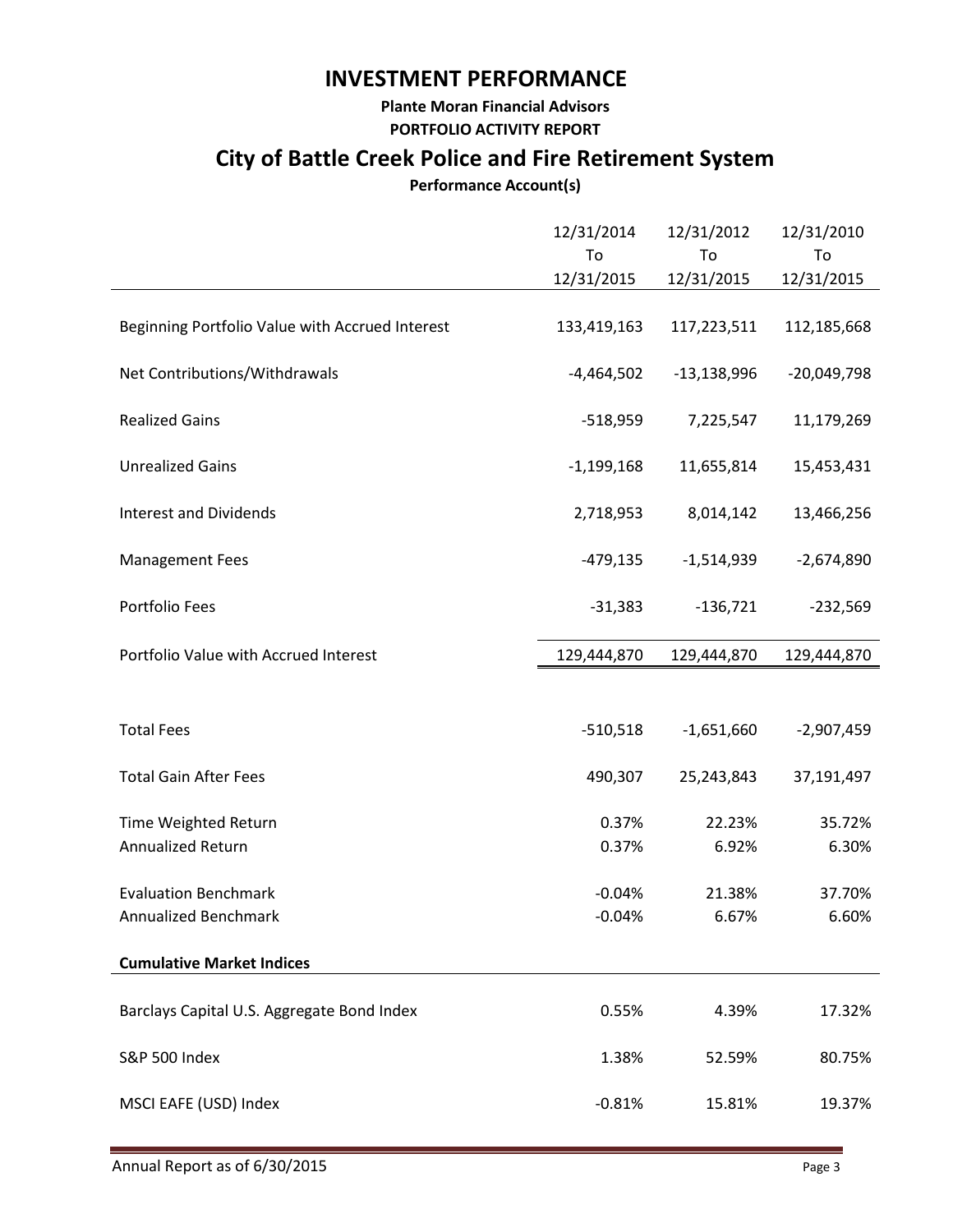# **SUMMARY OF CURRENT ASSET INFORMATION** *Revenues & Expenses*

|                                        | 2014-15*      | 2013-14       | 2012-13       |
|----------------------------------------|---------------|---------------|---------------|
| Market Value - July 1*                 | \$133,938,665 | \$121,026,984 | \$113,297,361 |
| <b>Revenues:</b>                       |               |               |               |
| <b>Member Contributions</b>            | \$1,076,523   | \$991,792     | \$1,044,533   |
| <b>Employer Contributions</b>          | \$4,612,446   | \$4,316,203   | \$4,105,429   |
| Interest & dividends                   | \$2,941,508   | \$2,727,504   | \$2,442,528   |
| Realized and Unrealized Gain (Loss)    | \$2,210,591   | \$14,477,569  | \$9,072,368   |
| <b>Total Revenues</b>                  | \$10,841,068  | \$22,513,068  | \$16,664,858  |
| <b>Expenditures:</b>                   |               |               |               |
| <b>Refunds of Member contributions</b> | \$22,952      | \$47,356      | \$75,382      |
| <b>Retirement Benefits Paid Out</b>    | \$9,362,852   | \$8,389,950   | \$7,747,926   |
| <b>Administrative Expenses</b>         | \$200,499     | \$197,492     | \$132,043     |
| Health Insurance premiums              | \$1,018,000   | \$512,795     | \$500,000     |
| <b>Investment Expense</b>              | \$324,996     | \$453,794     | \$479,884     |
| <b>Total Expenses</b>                  | \$10,929,299  | \$9,601,387   | \$8,935,235   |
| Market Value - June 30                 | \$133,850,434 | \$133,938,665 | \$121,026,984 |

\*revised

# **Annual Budget July 1 through June 30**

| <b>REVENUE</b>                | 2015/2016    | 2014/2015   |
|-------------------------------|--------------|-------------|
| <b>Member Contributions</b>   | \$1,020,000  | \$913,500   |
| <b>Employer Contributions</b> | 4,654,884    | 4,144,493   |
| Investment Income             |              |             |
| Interest                      | 1,934,667    | 2,134,850   |
| <b>Dividends</b>              | 901,000      | 902,206     |
| <b>Realized Gains</b>         | 2,203,889    | 1,857,451   |
| Unrealized Gain               | (600,000)    | (600,000)   |
| Other                         |              |             |
| <b>Class Action/Spinoffs</b>  | 0            | 0           |
| <b>Securities Lending</b>     | 14,000       | 14,000      |
| <b>Corporate Actions</b>      | 0            | 0           |
| <b>Health Contribution</b>    | 500,000      | 500,000     |
|                               |              |             |
| <b>TOTAL REVENUES</b>         | \$10,247,664 | \$9,866,500 |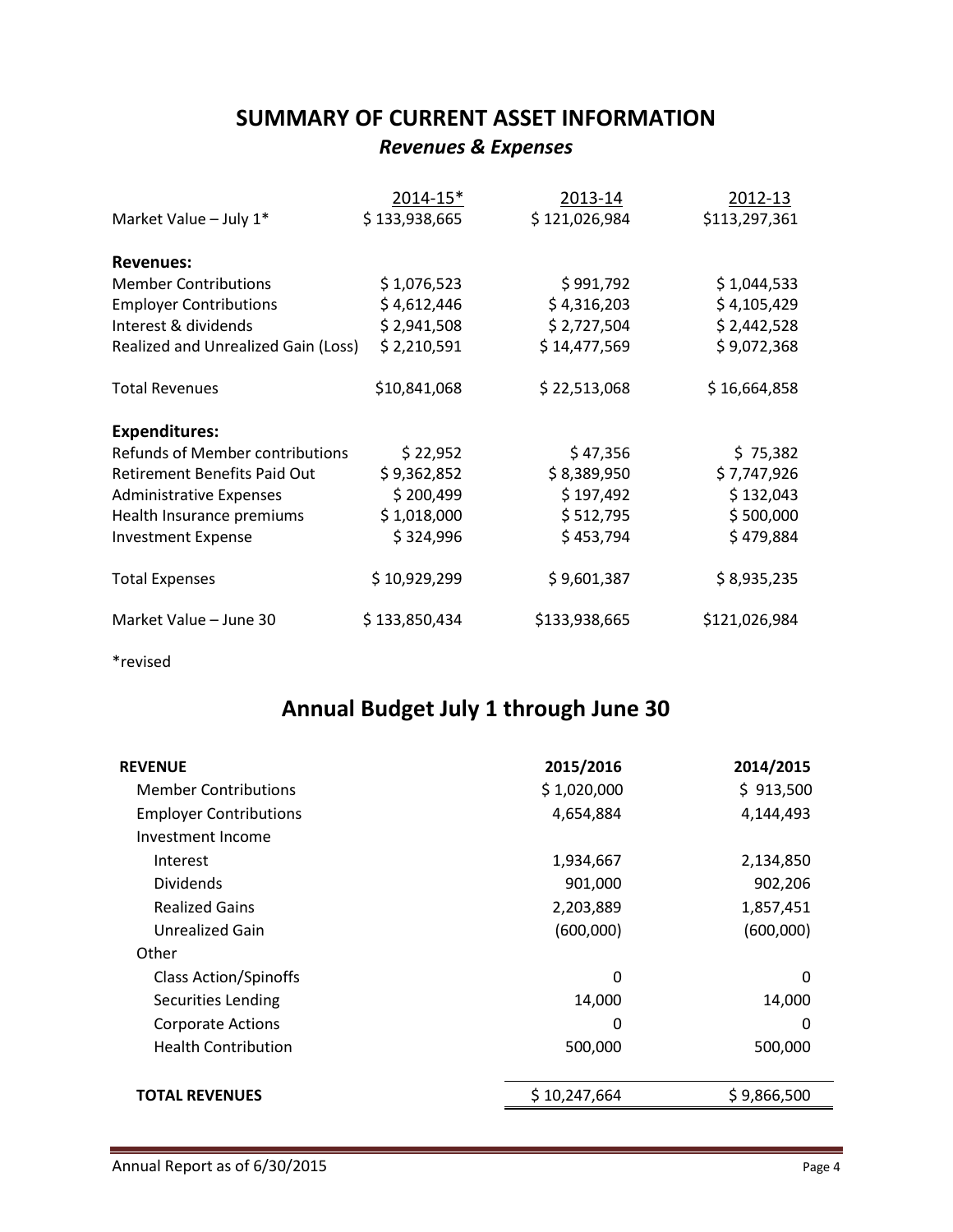| <b>EXPENDITURES</b>               | 2015/2016    | 2014/2015   |
|-----------------------------------|--------------|-------------|
| <b>Benefit Payments</b>           | \$9,100,000  | \$8,729,000 |
| Health Insurance                  | 500,000      | 500,000     |
| Refunds of Member Contributions   | 0            | 0           |
| Administrative Expense:           |              |             |
| <b>Counseling Fees</b>            | 95,289       | 88,000      |
| <b>Investment Management Fees</b> | 480,000      | 480,000     |
| <b>Custody Fees</b>               | 45,000       | 45,000      |
| Audit & Actuary                   | 18,400       | 18,400      |
| Legal Fees                        | 2,000        | 2,000       |
| Memberships                       | 125          | 100         |
| Conference Expense                | 4,000        | 4,000       |
|                                   |              |             |
| <b>TOTAL EXPENSES</b>             | \$10,247,664 | \$9,732,094 |

# **MEMBER and RETIREE DATA**

| <b>ACTIVE MEMBERS</b><br>Police:           | 2015 | 2014           | 2013 |
|--------------------------------------------|------|----------------|------|
|                                            | 3    | 3              | 3    |
| Lieutenants                                | 14   |                |      |
| Sergeants (POLC)                           |      | 15             | 15   |
| Non-Supervisory (POLC)                     | 86   | 84             | 85   |
| Non-Represented                            | 6    | 3              | 4    |
| Fire:                                      |      |                |      |
| Chiefs (OSP)                               | 1    | $\overline{2}$ | 2    |
| Firefighters (IAFF)                        | 77   | 74             | 74   |
| Non-Represented                            | 1    | 1              | 1    |
| <b>RETIREES</b>                            | 2015 | <u>2014</u>    | 2013 |
| Age & Service Benefits:                    |      |                |      |
| Straight Life benefit-terminates @ death   | 49   | 46             | 45   |
| Straight Life benefit-60% survivor benefit | 166  | 167            | 165  |
| Option 2 benefit-50% joint & survivor      | 1    | 1              | 1    |
| Survivor benefit (retiree deceased)        | 28   | 30             | 30   |
| <b>Casualty Benefits</b>                   |      |                |      |
| <b>Duty Disability benefits</b>            | 4    | 3              | 3    |
| Non-duty Disability benefits               | 1    | 1              | 1    |
| Non-duty Death benefits                    | 3    | 3              | 3    |